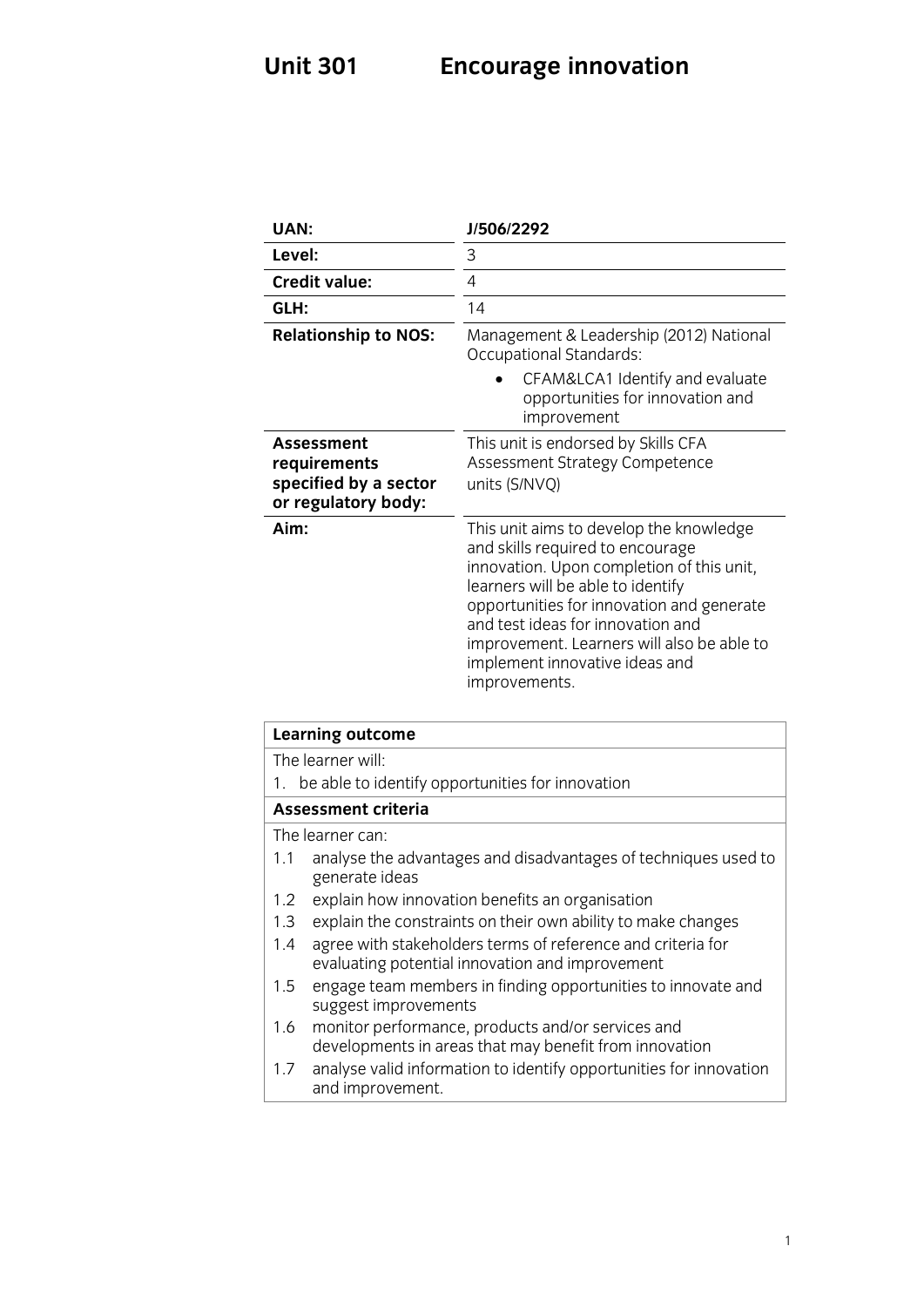## **Assessment guidance**

The main techniques for generating ideas are:

- staff suggestions either individually or as part of 'away days' for the team
	- cause and effect diagram (sometimes called Ishikawa or fishbone) as a technique for opening up thinking in problem solving process
	- kaizen (incremental innovation) where any member of staff can suggest improvements.
	- brainstorming (or thought showering) used in conjunction with a cause and effect tool. Every member of the group can put a cause and effect tool. Every member of the group can put forward their own ideas in a non-judgmental way.
	- force field analysis- by assessing the forces that prevent<br>making the change plans can be developed to overcome making the change, plans can be developed to overcome them<br>Pareto analysis can be used to analyse the ideas from the
	- brainstorming session- it is used to find that 80% of the effect is attributed to 20% of the cause (hence the nickname of the  $80/20$  rule)
	- process flowcharting- recording pictorially what actually<br>hannens in a process as an aid for discussion to see if a happens in a process as an aid for discussion to see if a<br>proposed change is viable. Advantages and disadvantages of each technique will depend upon the nature (eg public or private) type (eg production, service) and size (eg small business, large international, public funded) of business. Consider number of employees, resources available, scale of innovation required and sector. innovation required and sector.

 $\mathsf{S}$ he has required to provide evidence that he original to provide evidence that he original to provide evidence that he original to provide evidence that he original to provide evidence that he original to provide e

- she has: • selected two different techniques for generating ideas and analysed the advantages and disadvantages of each.
	- applied one of the techniques to a work based situation,<br>generating realistic ideas which could be implemented  $\sigma$  realistic ideas which could be implemented.

### $1.2$

Innovation could be described as the invention or use of new ideas, methods or equipment etc.

The organisation benefits from this fresh thinking by clarifying roles, bringing teams together and enriching the culture. This has an effect on markets and customers, bringing economic growth.  $\sim$  matrices and customers, bringing equations and customers, bringing except  $\sim$ 

In this criterion the learner is required to provide evidence that he or she has:

- explained how innovation benefits an organisation.<br>• selected a specific example of innovation within the
- selected a specific example of innovation within the organisation and explained the method for generating the idea and the main benefits obtained. and the main benefits obtained.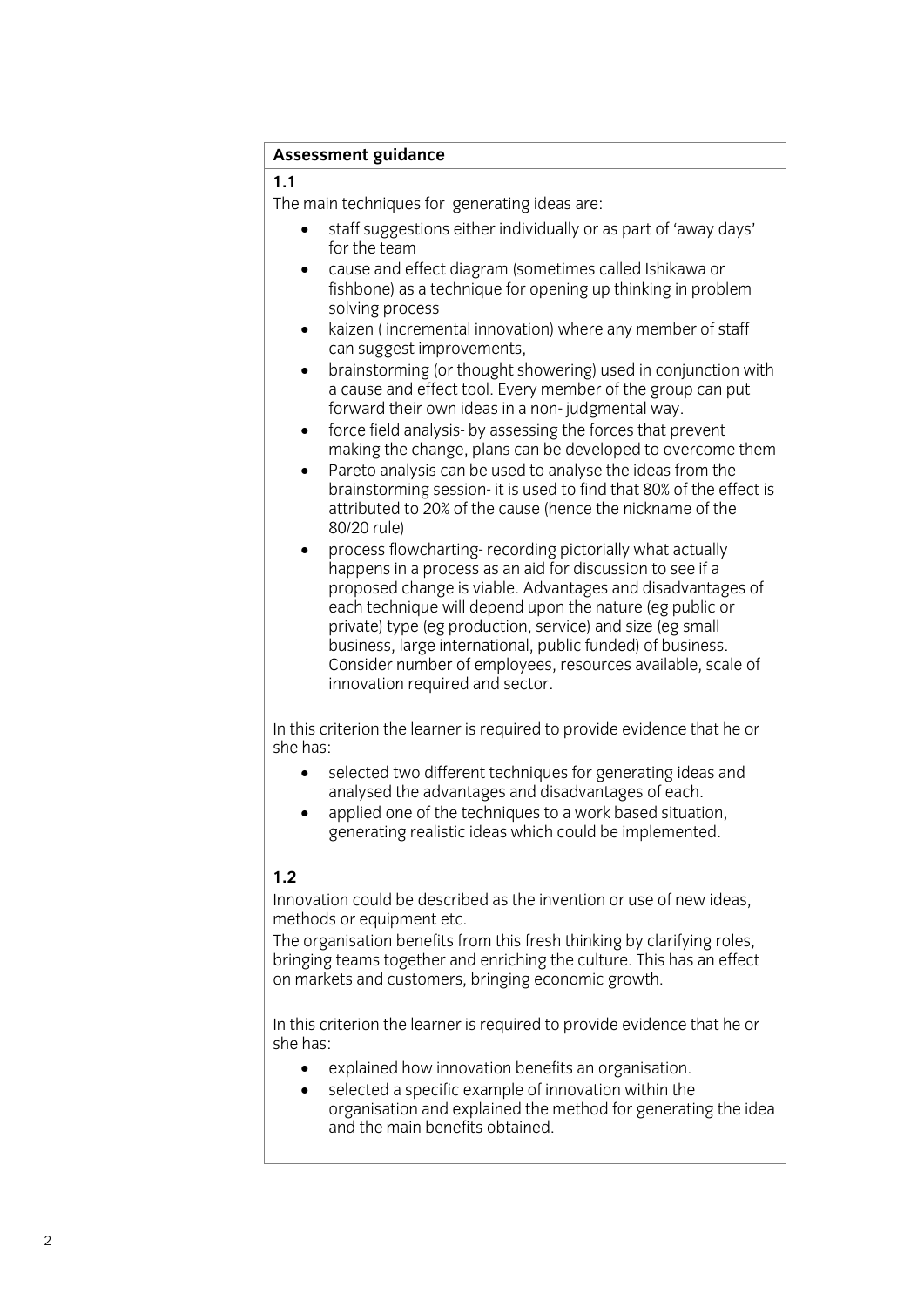### $\overline{1.3}$

Innovation differs from invention in that innovation refers to the use of a better idea or method. However, the ability to bring about changes is dependent on many factors such as:

- e level of responsibility and authority<br>  $\bullet$  resources available (including bum)
	- resources available (including human)<br>• level of understanding of the impact of
	- level of understanding of the impact of change on another
	- level of complexity of the change<br>• timescales, sometimes it takes tin
	- timescales, sometimes it takes time for an idea to 'grow' and<br>have impact
- receptiveness of the organisation to new thinking ie is there an innovation culture? innovation culture?<br>In this criterion the learner is required to provide evidence that he or

 $\sum_{i=1}^{n}$  the least  $\sum_{i=1}^{n}$  and  $\sum_{i=1}^{n}$  and  $\sum_{i=1}^{n}$  and  $\sum_{i=1}^{n}$  and  $\sum_{i=1}^{n}$  and  $\sum_{i=1}^{n}$  and  $\sum_{i=1}^{n}$  and  $\sum_{i=1}^{n}$  and  $\sum_{i=1}^{n}$  and  $\sum_{i=1}^{n}$  and  $\sum_{i=1}^{n}$  and  $\sum_{i=1}^{n}$ 

 $\sim$ • explained the considerations that would have to be made in the current role in order to make changes. the current role in order to make changes.

### $1.4$

A 'stakeholder' can be defined as anyone with a specific interest in the product or service: this usually includes the staff in your own area and other departments, suppliers, customers, sales and marketing teams. The 'terms of reference' in this case, are the pre-agreed order of priorities that are to be used when evaluating whether a potential innovation and improvement is to take place. For example, will a new target market be reached or will levels of health and safety incidents be reduced, will the product generate higher returns or reduce the number of customer complaints?

In this criterion the learner is required to provide evidence that he or  $\mathsf{S}$ he has required to provide evidence that he original to provide evidence that he original to provide evidence that he original to provide evidence that he original to provide evidence that he original to provide e

- $\bullet$ agreed terms of reference with stakeholders for a potential innovation or change.
- selected one recent example of an innovation and<br>imnovement which has been successful and desc improvement which has been successful and described who<br>the stakeholders were and the terms of reference used, giving reasons for each. reasons for each.

**1.5** Innovations are more likely to come from teams and probably arise from a set of circumstances that bring multiple experiences and information gathering into one place to help solve a problem. Creating a 'safe' environment where ideas can be expressed and evaluated in a non-judgmental way is vital to the process, together with a culture which can follow through new ideas by making resources available, responding to customer needs and external factors which can change the nature of the business.

In this criterion the learner is required to provide evidence that he or she has:

- $\bullet$ explained the importance of engaging team members in the process of finding opportunities to innovate and making suggestions for improvements.
- engaged two team members in an activity which seeks to find<br>an onportunity for improvement suggesting ideas for an opportunity for improvement, suggesting ideas for innovation.<br>The contract of the contract of the contract of the contract of the contract of the contract of the contract o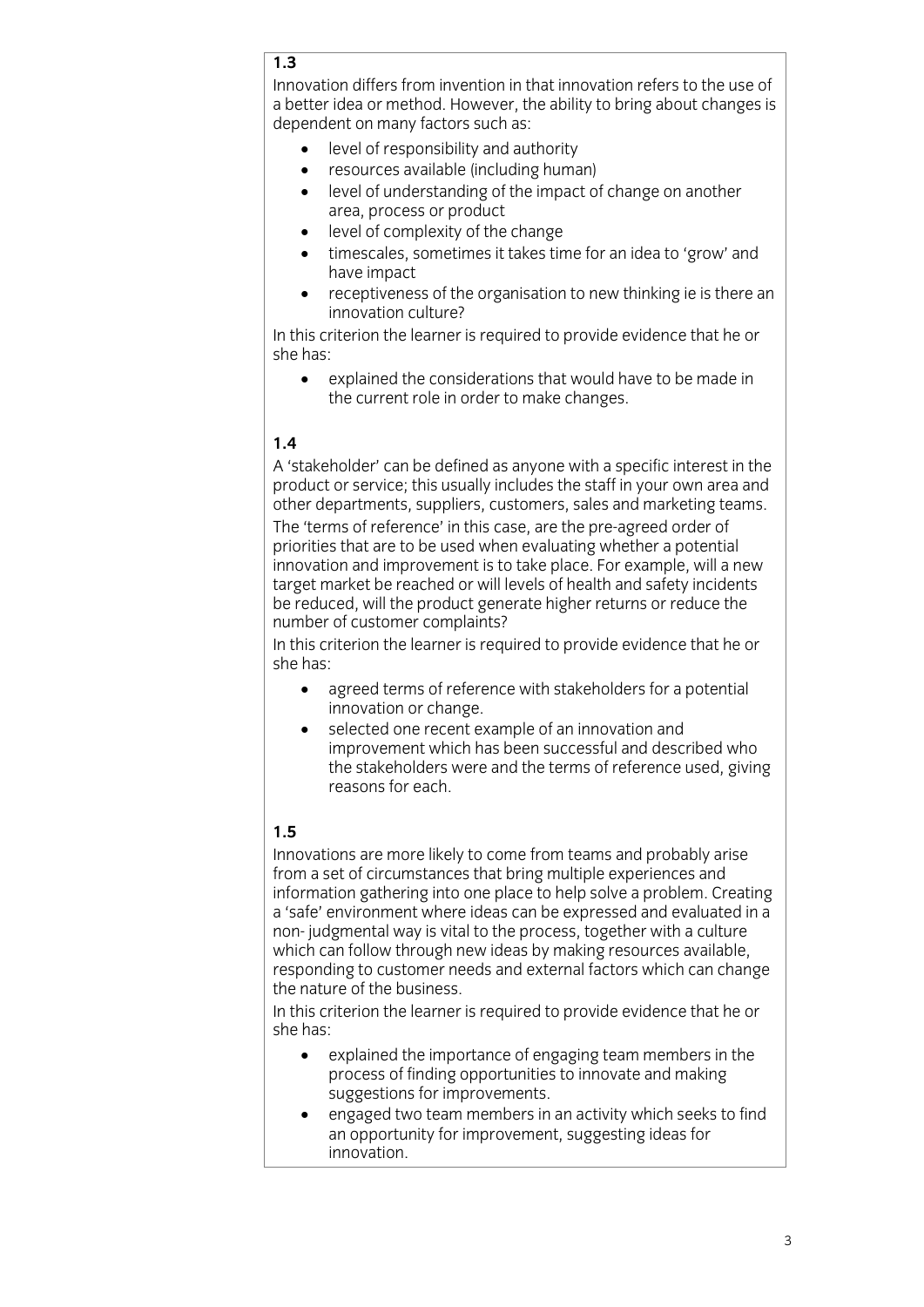### $1.6$

Monitoring performance, products and services depends on collecting, collating and interpreting the results of data and information in order to be able to agree on the levels required. Following on, once levels have been agreed, subsequent data collected can then be judged to be above, on or below the required standard (sometimes called the benchmark) and adjustments can be made to speed up outputs or improve levels of service and/or quality of products. of products.

In this criterion the learner is required to provide evidence that he or she has:

- she has: collected data and information on at least three occasions standard of performance. This could be for example, in attendance monitoring, three days unauthorised absence per calendar year. in engineering, one rejected part per 1,000
	- in the selected example given two reasons why the organisation and two reasons why the customer would benefit from a stated innovation.

### $1.7$

When information is collected and used for performance monitoring, there needs to be confidence in the fact that it is taken from trusted sources, is reliable in terms of method of collection, is recently obtained and is relevant to the product or service. The term 'valid' is taken to mean factual or based on truth, this might also mean legally and ethically sound. and ethically sound.

In this criterion the learner is required to provide evidence that he or she has:

- she has: • interpreted the results of collecting valid information which is relevant to the operational level within the sector of work.
	- suggested two opportunities for innovation and improvement<br>
	giving at least one reason for each suggestion  $\frac{30}{2}$  b  $\frac{30}{2}$  extension.

# **Learning outcome**<br>The learner will:

2. be able to generate and test ideas for innovation and improvement  $\frac{1}{2}$ . because and test ideas for innovation and innovation and improvements for innovation and improvements.

The learner can:

- 2.1 generate ideas for innovation or improvement that meet the agreed criteria
- 2.2 test selected ideas that meet viability criteria
- 2.3 evaluate the fitness for purpose and value of the selected ideas
- 2.4 assess potential innovations and improvements against the 2.4 assessments provided in the innovation of the innovation of the innovation of the innovation of the innovation of the innovation of the innovation of the innovation of the innovation of the innovation of the innovation  $\overline{a}$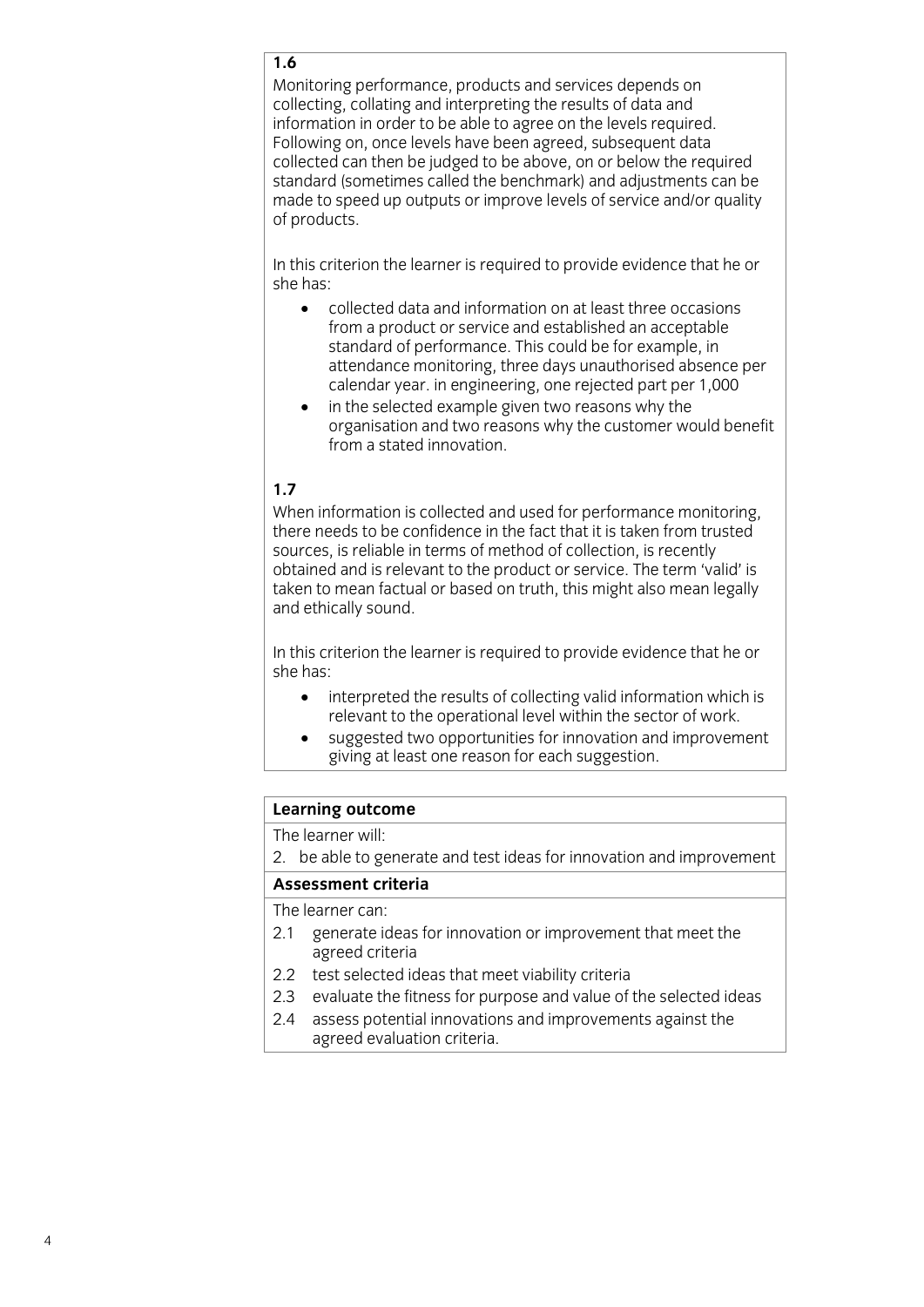## **<u>Assessment</u>**

Depending on the size, type and culture of the organisation, ideas can be generated informally, such as in a team meeting with open discussion, a brainstorming exercise, usually as part of time out of the working day or more formally using more structured 'tools and techniques'. Examples include Kaizen and Force Field Analysis. In this criterion the learner is required to provide evidence that he or  $\mathsf{h}\mathsf{e}\ \mathsf{h}\mathsf{a}\mathsf{s}$ :  $\mathsf{h}\mathsf{e}\ \mathsf{h}\mathsf{a}\mathsf{s}$ :  $\mathsf{h}\mathsf{e}\ \mathsf{h}\mathsf{a}\mathsf{s}$ :  $\mathsf{h}\mathsf{e}\ \mathsf{h}\mathsf{a}\mathsf{s}$ :  $\mathsf{h}\mathsf{e}\ \mathsf{h}\mathsf{a}\mathsf{s}$ :  $\mathsf{h}\mathsf{e}\ \mathsf{h}\mathsf{a}\mathsf{s}$ :  $\mathsf{h}\mathsf{e}\ \mathsf{h}\mathsf{a}\mathsf{s}$ :  $\mathsf{h}\mathsf{e$ 

- he has: • identified the criteria (ie the brief) used for the selection of potential ideas for innovation or improvement.
	- generated two separate ideas demonstrating innovation or<br>improvement on products, processes or service delivery. improvement on products, processes or service delivery.

### $2.2$

Testing for 'viability' means looking at the existing business or proposed ideas to determine whether there is a 'fit' with the organisation in terms of the nature and type of the business. How would the innovation or improvement affect the customer, perhaps by adding value to the service or product?

In this criterion the learner is required to provide evidence that he or In this criterion the learner is required to provide evidence that he original  $\mathbf{r}$ 

he has: • tested two selected ideas with others and gathered brief information that would support the claim that the ideas were viable options. viable options.

### $2.3$

Evaluating fitness for purpose could be considered as the next stage of the testing for fitness of purpose and value. 'Value' may mean more than just financial value and could be interpreted as other nonfinancial benefits. It is possible to determine how realistic the ideas are in practical terms by asking the question - Would this really work, given the ethical, financial and other resource implications as an innovation or improvement?

In this criterion the learner is required to provide evidence that he or she has:

she has: evaluated the fitness for purpose and value of selected ideas<br>by giving reasons for choice which include benefits to the organis ation and the customer. organisation and the customer.

### $2.4$

A frequently used method of testing to see if an idea is capable of working under favourable conditions i.e. financial, time limitations and other resource implications is the 'Decision Matrix'. Essential and desirable criteria are identified and each proposal or options is evaluated against these criteria.

In this criterion the learner is required to provide evidence that he or  $\sum_{i=1}^{n}$  is required to provide the learner is required to provide that  $\sum_{i=1}^{n}$ 

- she has: • listed the ideas (options) to be tested explaining the resource implications (including cost)
	- $\bullet$  used a decision making tool correctly in order to select an option and explained the reasons for selecting the best on  $\mathcal{L}_{\mathcal{P}}$  option and explained the reasons for selecting the best option.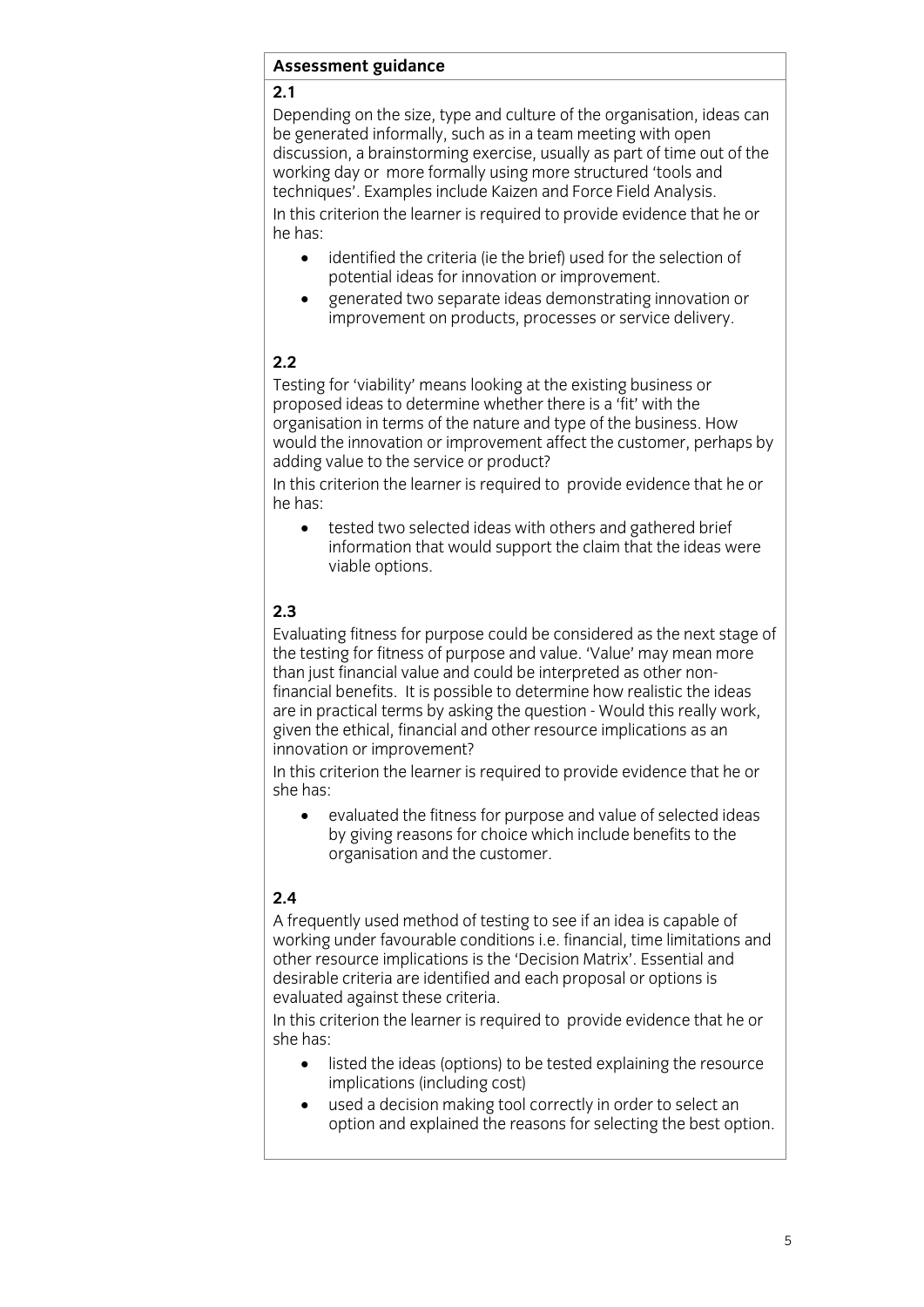# **Learning outcome**<br>The learner will:

3. be able to implement innovative ideas and improvements

### Assessment criteria

The learner can:

- 3.1 explain the risks of implementing innovative ideas and improvements
- 3.2 justify conclusions of efficiency and value with evidence
- 3.3 prepare costings and schedules of work that will enable efficient implementation
- design processes that support efficient implementation.  $3.4$  $\overline{3}$  design processes that support implementation.

## **<u>Assessment</u>**

Risks can be defined as chances of success, as well as risks of failure. however, risks are usually focused on any potential adverse effects. Bringing in new ideas, systems and products can sometimes have unplanned consequences, again, not all negative, however, because there will always be some risk involved; the aim is to avoid or minimize the risk wherever possible.

In this criterion the learner is required to provide evidence that he or  $\sum_{i=1}^{n}$  the least  $\sum_{i=1}^{n}$  required to provide evidence that he original he original to provide evidence that he original to provide evidence that he original to provide evidence that he original to provide evide

- she has: • identified the main risks involved with the implementation of innovative ideas and improvements
	- $\bullet$  described the main actions taken to minimize or eliminate the risks to all parties. risks to all parties.

### $3.2$

'Efficiency' refers to the good use or management of resources i.e. money, time, materials, effort, usually with a view to using less of each. 'Value' refers to the reduction in the waste of time, effort and materials for the same or improved quality  $-$  from the customer point of view. In this criterion the learner is required to provide evidence that he or  $\mathsf{S}$ he has required to provide evidence that he original to provide evidence that he original to provide evidence that he original to provide evidence that he original to provide evidence that he original to provide e

she has: selected resources (human and physical) where conclusions of efficiency and value can be applied. efficiency and value can be applied.

### $3.3$

Once ideas for innovation and improvement have been selected and justified, they require implementation and this usually involves others. Each member will need to know the order of work, timescales involved, the human and physical resources available and cost allocations.

In this criterion the learner is required to provide evidence that he or  $\sum_{i=1}^{n}$  is required to provide the learner is required to provide the original to provide that  $\sum_{i=1}^{n}$ she has:

correctly and appropriately applied costs and schedules of work, including \*SMART criteria for one aspect of implementation.

\*SMART-is an acronym for Specific, Measurable, Achievable, Realistic and Timely.  $\frac{1}{\sqrt{2}}$